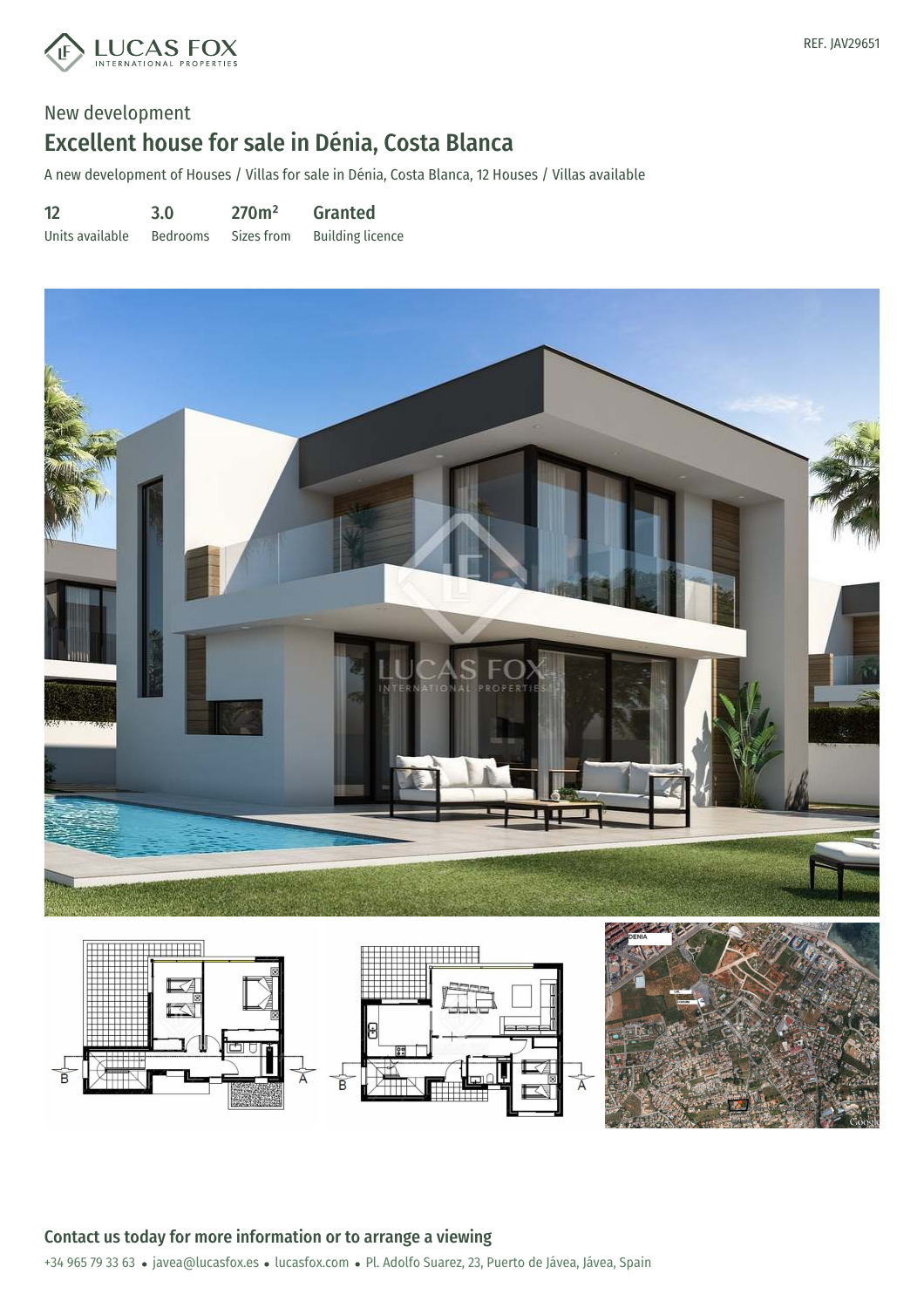

A new development of Houses / Villas for sale in Dénia, Costa Blanca, 12 Houses / Villas available

12 Units available 3.0 Bedrooms 270m² Sizes from Granted Building licence

#### **OVERVIEW**

## New development of houses for sale in Dénia, Costa **Blanca**

Flor de San Juan is an exclusive new development with luxury villas located in Dénia only 10 minutes from the beach.

The villas enjoy a contemporary style focused on offering luxury and comfort. The villas have high quality finishes and exceptional materials.

These are homes that sit on a completely flat plots, perfect to make the most of the garden with a pool. The villas are spread over 2 floors.

The ground floor has a spacious living-dining room with wide windows with access to the outside that fill the room with natural light. In addition , it has a modern fully fitted kitchen. Finally, there is a double bedroom and a bathroom downstairs.

The first floor have a further double bedroom and a master bedroom with en-suite bathroom.

The exterior benefits from a parking area and a swimming pool.



[lucasfox.com/go/jav29651](https://www.lucasfox.com/go/jav29651)

false

https://www.lucasfox.com/go/jav29651

direct

new-development

2.0

{id={development}, root={development}, fullClassId={PRPRTY5DB1-development}, name={Development}}

{quote={}, phone={}, title={}, id={}, email={}, name={}}

true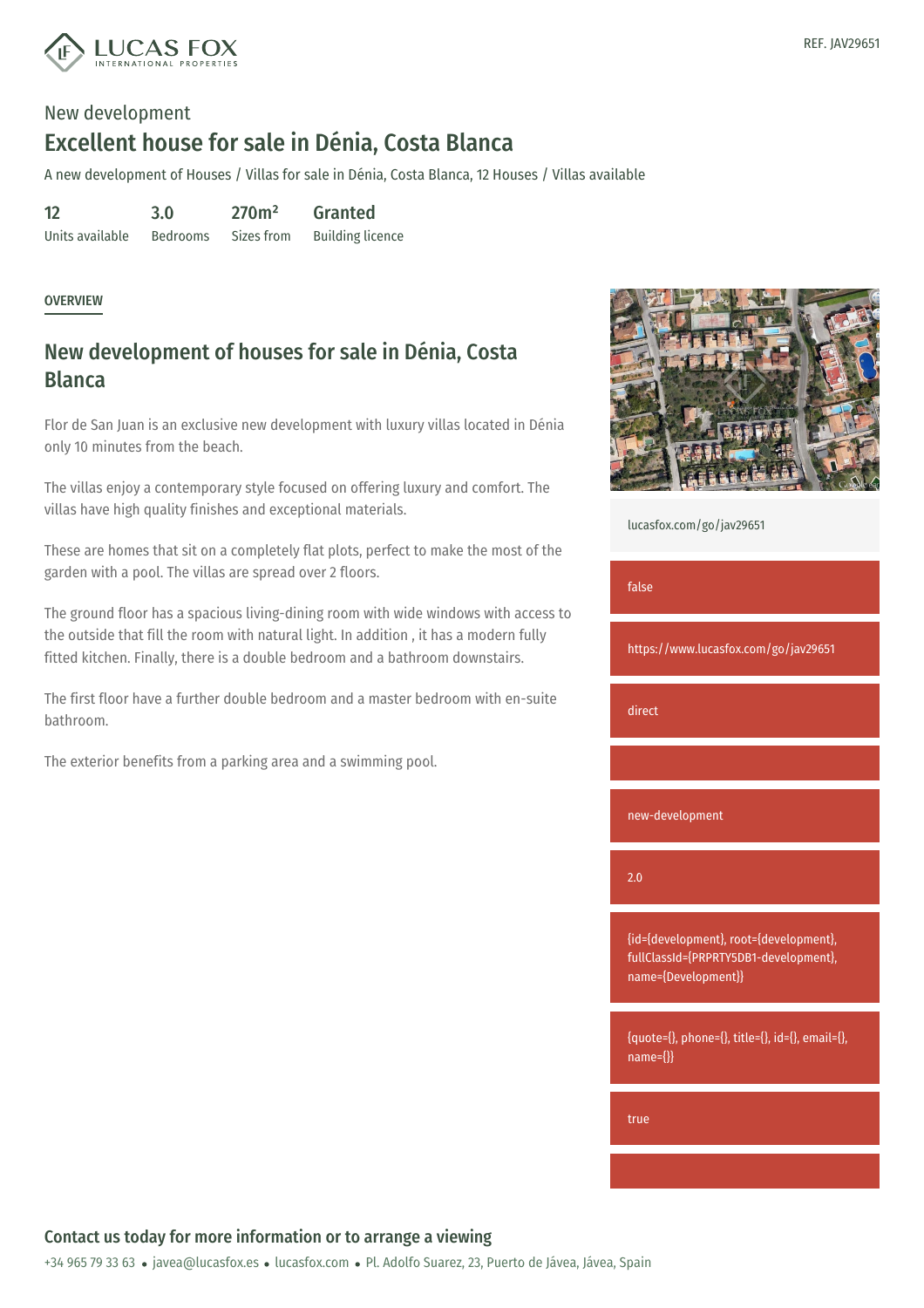

A new development of Houses / Villas for sale in Dénia, Costa Blanca, 12 Houses / Villas available

| 12              | 3.0             | 270m <sup>2</sup> | <b>Granted</b>          |
|-----------------|-----------------|-------------------|-------------------------|
| Units available | <b>Bedrooms</b> | Sizes from        | <b>Building licence</b> |

New development of houses for sale in Dénia, Costa Blanca

| $[$ {url=<br>{https://images.lucasfox.com/development/4x3<br>label={}}, {url=<br>{https://images.lucasfox.com/development/4x3<br>$label={}$ [abel={}}, {url=<br>{https://images.lucasfox.com/development/4x3<br>label={}}, {url=<br>{https://images.lucasfox.com/development/4x3<br>label={}}, {url=<br>{https://images.lucasfox.com/development/4x3<br>label={}}, {url=<br>{https://images.lucasfox.com/development/4x3<br>$label={}}$ |  |
|-----------------------------------------------------------------------------------------------------------------------------------------------------------------------------------------------------------------------------------------------------------------------------------------------------------------------------------------------------------------------------------------------------------------------------------------|--|
| true                                                                                                                                                                                                                                                                                                                                                                                                                                    |  |
| false                                                                                                                                                                                                                                                                                                                                                                                                                                   |  |
|                                                                                                                                                                                                                                                                                                                                                                                                                                         |  |
| 0.0                                                                                                                                                                                                                                                                                                                                                                                                                                     |  |
| false                                                                                                                                                                                                                                                                                                                                                                                                                                   |  |
| Granted                                                                                                                                                                                                                                                                                                                                                                                                                                 |  |
| <b>B71CA70B16</b>                                                                                                                                                                                                                                                                                                                                                                                                                       |  |
|                                                                                                                                                                                                                                                                                                                                                                                                                                         |  |
| false                                                                                                                                                                                                                                                                                                                                                                                                                                   |  |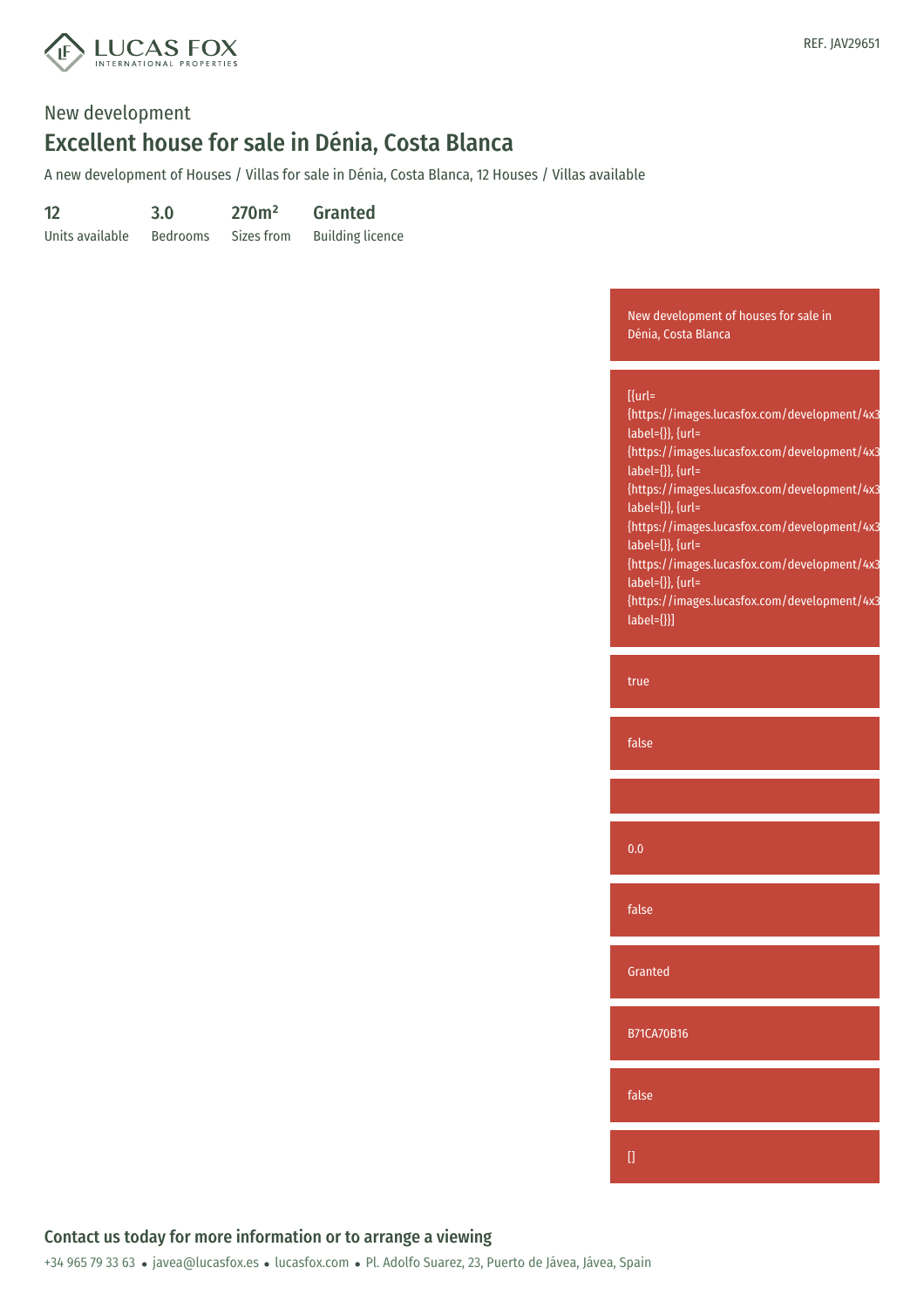

A new development of Houses / Villas for sale in Dénia, Costa Blanca, 12 Houses / Villas available

| 12              | 3.0             | 270m <sup>2</sup> | <b>Granted</b>          |
|-----------------|-----------------|-------------------|-------------------------|
| Units available | <b>Bedrooms</b> | Sizes from        | <b>Building licence</b> |

| false                                                                                                                                                       |
|-------------------------------------------------------------------------------------------------------------------------------------------------------------|
| 2021-06-09T00:00:00Z                                                                                                                                        |
| manual                                                                                                                                                      |
| {COLUMNS={[]}, DATA={[]}}                                                                                                                                   |
| <ul><li>Air conditioning</li><br/><li>Garden</li><li>Private pool</li><br/><li>Carport</li><li>3 bedrooms</li><li>2<br/>bathrooms</li></ul>                 |
| A new development of Houses / Villas for<br>sale in Dénia, Costa Blanca, 12 Houses /<br><b>Villas available</b>                                             |
| false                                                                                                                                                       |
| {value_formatted={}, operation={sale},<br>currency_symb={€}, label={}, string={},<br>currency_iso={EUR}, show={false}, value={0},<br>from={true}, units={}} |
| 0.0                                                                                                                                                         |
| /new-development/jav29651.html                                                                                                                              |
| false                                                                                                                                                       |
| https://www.lucasfox.com                                                                                                                                    |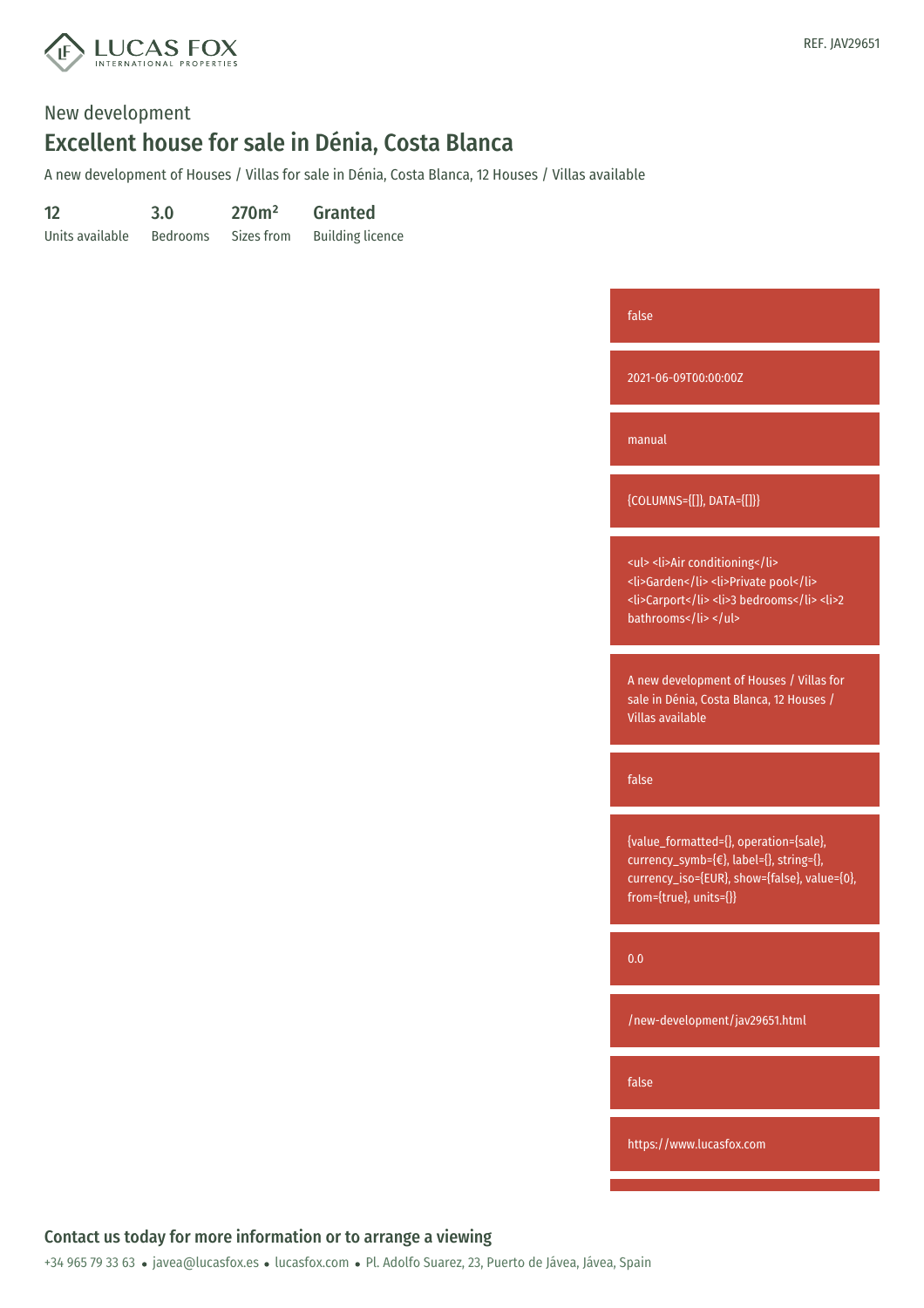

A new development of Houses / Villas for sale in Dénia, Costa Blanca, 12 Houses / Villas available

| 12              | 3.0             | 270m <sup>2</sup> | <b>Granted</b>          |
|-----------------|-----------------|-------------------|-------------------------|
| Units available | <b>Bedrooms</b> | Sizes from        | <b>Building licence</b> |

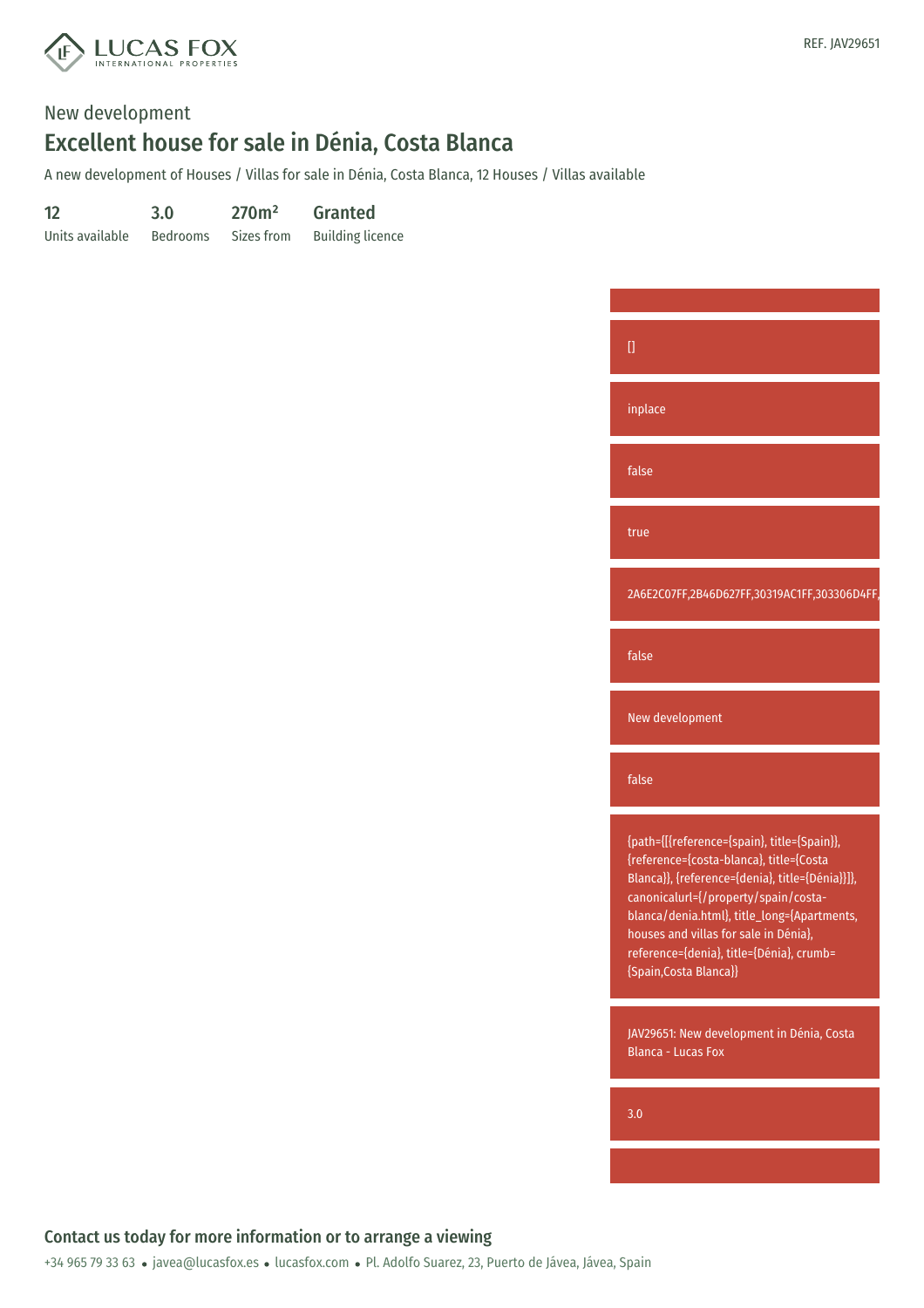

A new development of Houses / Villas for sale in Dénia, Costa Blanca, 12 Houses / Villas available

| 12              | 3.0             | 270m <sup>2</sup> | <b>Granted</b>          |
|-----------------|-----------------|-------------------|-------------------------|
| Units available | <b>Bedrooms</b> | Sizes from        | <b>Building licence</b> |



lucasfox.com

<p>Flor de San Juan is an exclusive new development with luxury villas located in Dénia only 10 minutes from the beach.</p> <p>The villas enjoy a contemporary style focused on offering luxury and comfort. The villas have high quality finishes and exceptional materials.</p> <p>These are homes that sit on a completely flat plots, perfect to make the most of the garden with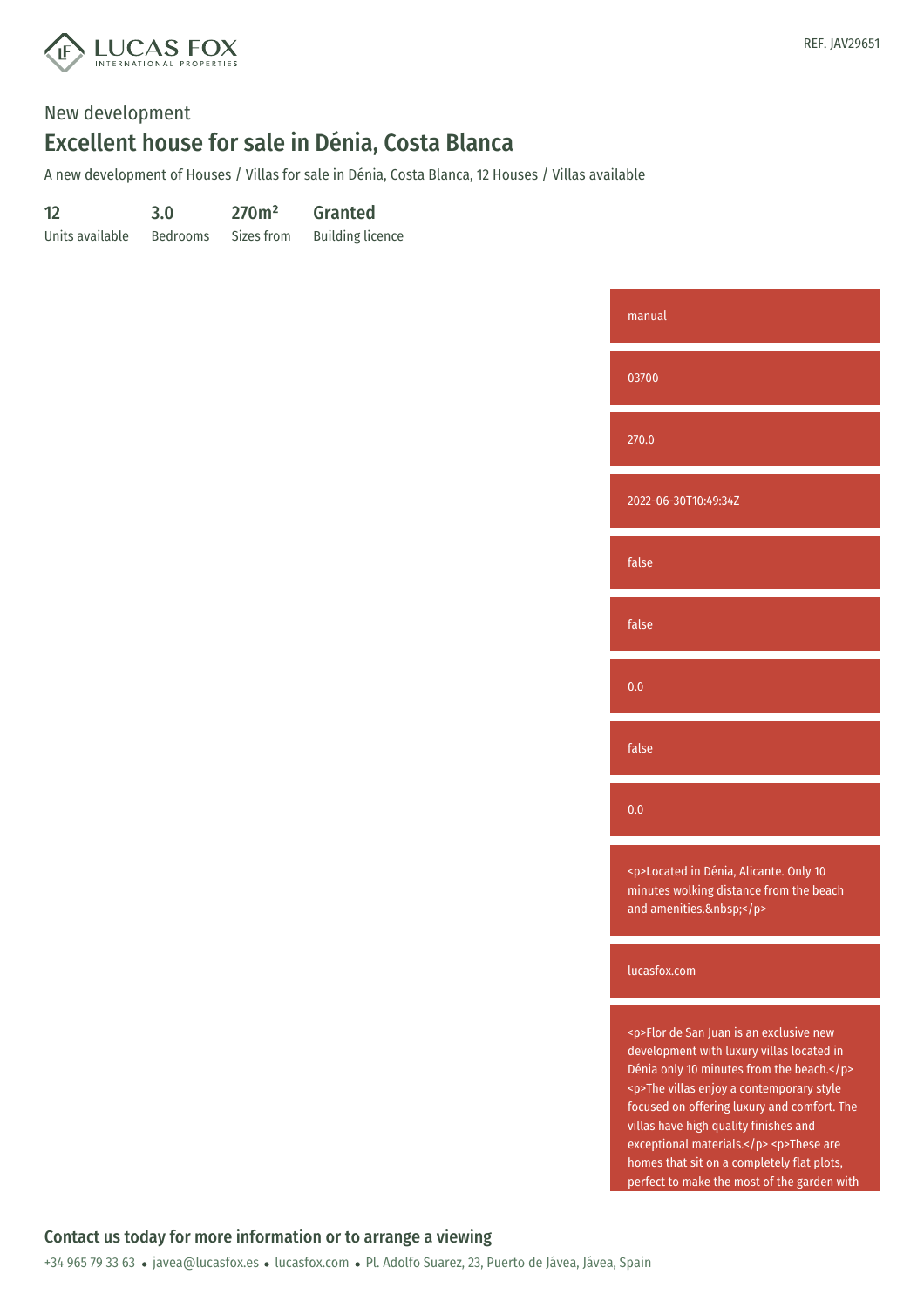

A new development of Houses / Villas for sale in Dénia, Costa Blanca, 12 Houses / Villas available

| 12              | 3.0             | 270m <sup>2</sup> | <b>Granted</b>          |
|-----------------|-----------------|-------------------|-------------------------|
| Units available | <b>Bedrooms</b> | Sizes from        | <b>Building licence</b> |

| a pool. The villas are spread over 2 floors.<br><p>The ground floor has a spacious<br/>living-dining room with wide windows with<br/>access to the outside that fill the room with<br/>natural light. In addition, it has a modern<br/>fully fitted kitchen. Finally, there is a double<br/>bedroom and a bathroom downstairs.</p><br><p>The first floor have a further double<br/>bedroom and a master bedroom with en-<br/>suite bathroom.</p> <p>The exterior<br/>benefits from a parking area and a<br/>swimming pool.</p> |
|--------------------------------------------------------------------------------------------------------------------------------------------------------------------------------------------------------------------------------------------------------------------------------------------------------------------------------------------------------------------------------------------------------------------------------------------------------------------------------------------------------------------------------|
|                                                                                                                                                                                                                                                                                                                                                                                                                                                                                                                                |
| JAV29651                                                                                                                                                                                                                                                                                                                                                                                                                                                                                                                       |
|                                                                                                                                                                                                                                                                                                                                                                                                                                                                                                                                |
| 411.0                                                                                                                                                                                                                                                                                                                                                                                                                                                                                                                          |
| 0.0                                                                                                                                                                                                                                                                                                                                                                                                                                                                                                                            |
| 6B4DF95463                                                                                                                                                                                                                                                                                                                                                                                                                                                                                                                     |
|                                                                                                                                                                                                                                                                                                                                                                                                                                                                                                                                |
| false                                                                                                                                                                                                                                                                                                                                                                                                                                                                                                                          |
|                                                                                                                                                                                                                                                                                                                                                                                                                                                                                                                                |
| $12.0$                                                                                                                                                                                                                                                                                                                                                                                                                                                                                                                         |
| 15F9E32FAF,2A6E2C07FF,2B46D627FF,30319AC1FF,3                                                                                                                                                                                                                                                                                                                                                                                                                                                                                  |
| lucasfox.com/go/jav29651                                                                                                                                                                                                                                                                                                                                                                                                                                                                                                       |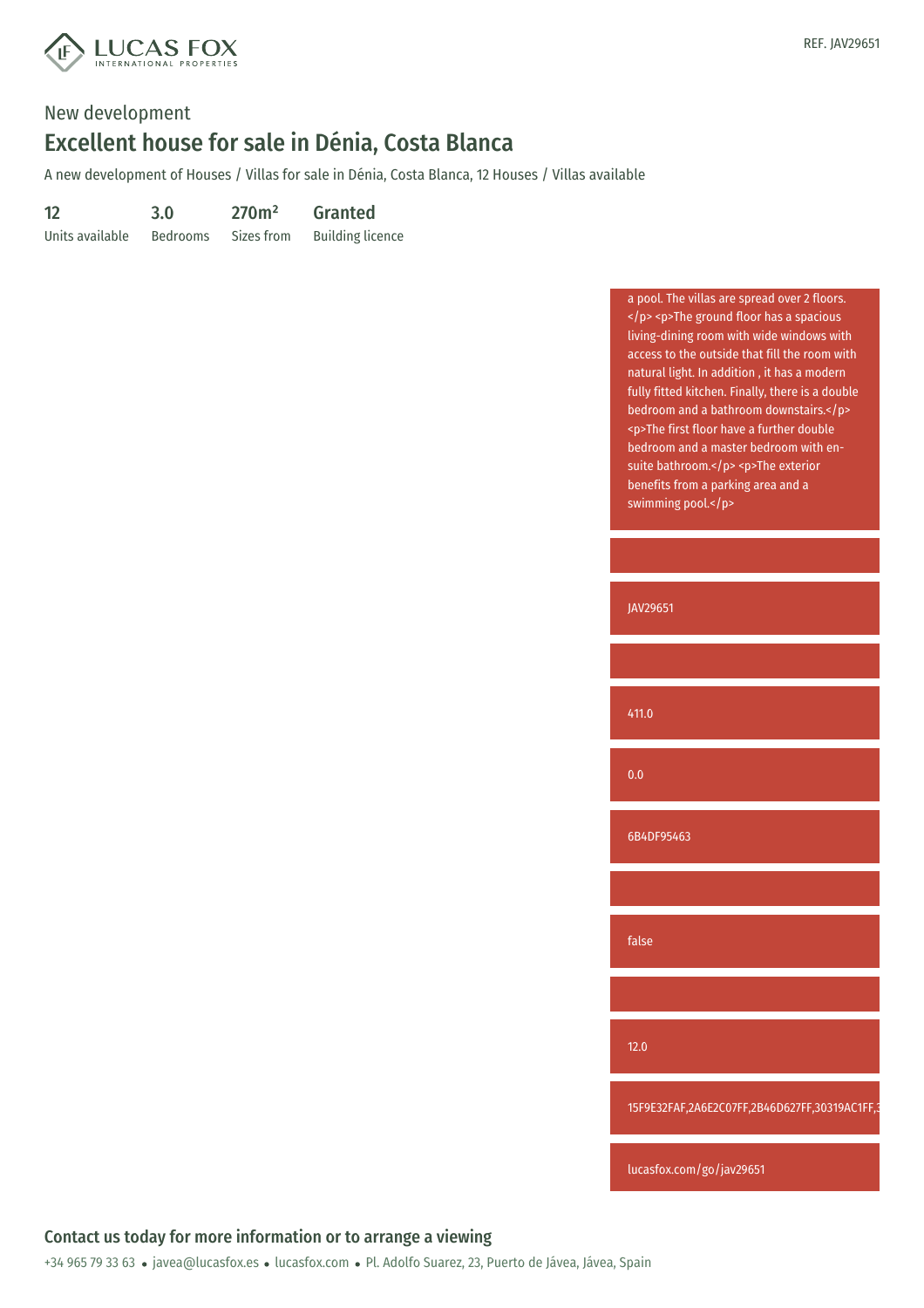

A new development of Houses / Villas for sale in Dénia, Costa Blanca, 12 Houses / Villas available

| 12              | 3.0             | 270m <sup>2</sup> | <b>Granted</b>          |
|-----------------|-----------------|-------------------|-------------------------|
| Units available | <b>Bedrooms</b> | Sizes from        | <b>Building licence</b> |



#### manual

{de={/neubau/jav29651.html}, ru={/newdevelopment/jav29651.html}, sv={/newdevelopment/jav29651.html}, pt={/novosempreendimentos/jav29651.html}, en= {/new-development/jav29651.html}, it= {/nuove-costruzioni/jav29651.html}, fr= {/construction-nouvelle/jav29651.html}, ca= {/obra-nova/jav29651.html}, es={/obranueva/jav29651.html}, nl= {/nieuwbouwprojecten/jav29651.html}, zh= {/new-development/jav29651.html}}

https://www.lucasfox.com

{meta\_title={Real estate agency in Jávea, Alicante – Lucas Fox +34 965 79 33 63}, has\_whatsapp={true}, mapObj={{showcircle= {false}, src={office}, longitude={0.182079}, zoom={17}, link= {https://www.google.com/maps/search/? api=1&query=38.795545,0.182079}, title={Real estate agency in Jávea, Alicante – Lucas Fox +34 965 79 33 63}, latitude={38.795545}, showmarker={true}, url= {https://www.google.com/maps/@38.795545,0.182079,19z}, showpolygons={false}}}, phone={+34 965 79 33 63}, longitude={0.182079}, property\_officeid={6B4DF95463}, email= {javea@lucasfox.es}, phone2\_scrubbed= {+34623237905}, facebook\_feed\_region= {Alicante}, has\_phone2={true}, has\_fax= {false}, facebook\_url={}, classObj={{id= {office}, root={office}, fullClassId= {USERS001ED-group}, name={Office}}}, phone\_scrubbed={+34965793363}, images=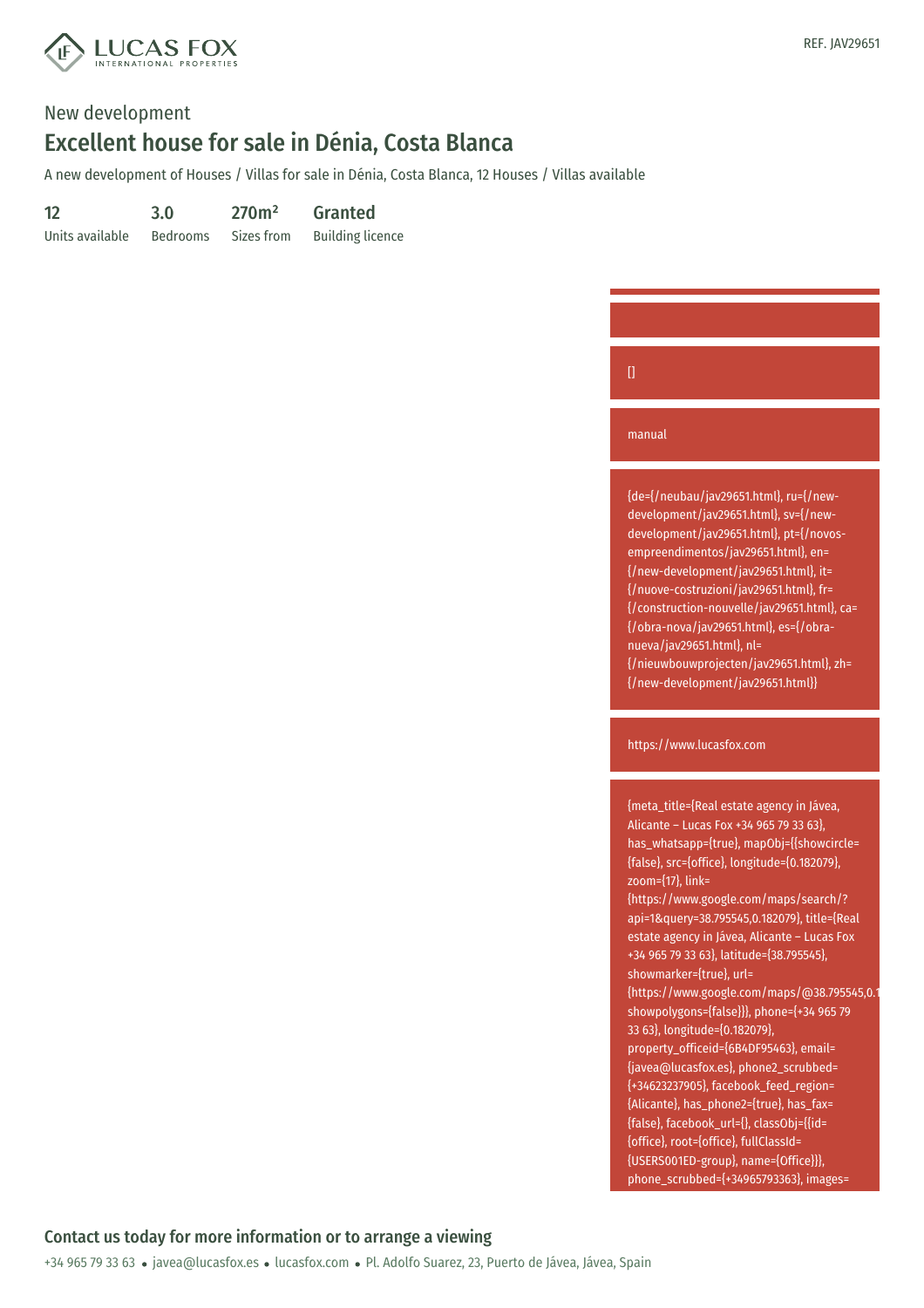

A new development of Houses / Villas for sale in Dénia, Costa Blanca, 12 Houses / Villas available

| 12              | 3.0             | 270m <sup>2</sup> | <b>Granted</b>          |
|-----------------|-----------------|-------------------|-------------------------|
| Units available | <b>Bedrooms</b> | Sizes from        | <b>Building licence</b> |

{{officeImage={[{ext={jpg}, success={true}, source={office}, label={}, uuid={5A384D0ADF}, caption={}, folder={office}, base= {5A384D0ADF.jpg}}]}}}, has\_address={true}, reference={JAV}, uuid={6B4DF95463}, address\_countryid={A1234B5678}, has\_map= {true}, whatsapp\_scrubbed={34623237905}, meta\_description={Lucas Fox International Properties offers a wide selection of luxury homes in exclusive areas of Jávea, Alicante. Trust the knowledge of our agents.}, has\_office={true}, googlemap\_zoom={19}, canonicalurl={/offices/jav.html}, primaryimage={{ext={jpg}, success={true}, source={office}, label={}, uuid={5A384D0ADF}, caption={}, folder={office}, base= {5A384D0ADF.jpg}}}, googlemap\_url= {https://www.google.com/maps/@38.795545,0.1 whatsapp={+34 623 237 905}, has\_email= {true}, name={Lucas Fox Jávea}, has\_facebook={false}, fax\_scrubbed={}, alternateCanonicals={{de={/buros/jav.html}, ru={/offices/jav.html}, sv= {/offices/jav.html}, pt={/offices/jav.html}, en={/offices/jav.html}, it={/uffici/jav.html}, fr={/bureaux/jav.html}, ca= {/oficines/jav.html}, es={/oficinas/jav.html}, nl={/kantoren/jav.html}, zh= {/offices/jav.html}}}, homedomain= {https://www.lucasfox.com}, address= {{street={Pl. Adolfo Suarez, 23, Puerto de Jávea}, country={Spain}, postcode={03730}, region={Jávea}}}, introduction={}, phone2= {+34 623 237 905}, fax={}, latitude= {38.795545}, has\_phone={true}}

Excellent house for sale in Dénia, Costa Blanca

0.0

http://pdf\_local.lucasfox.com/template/overvie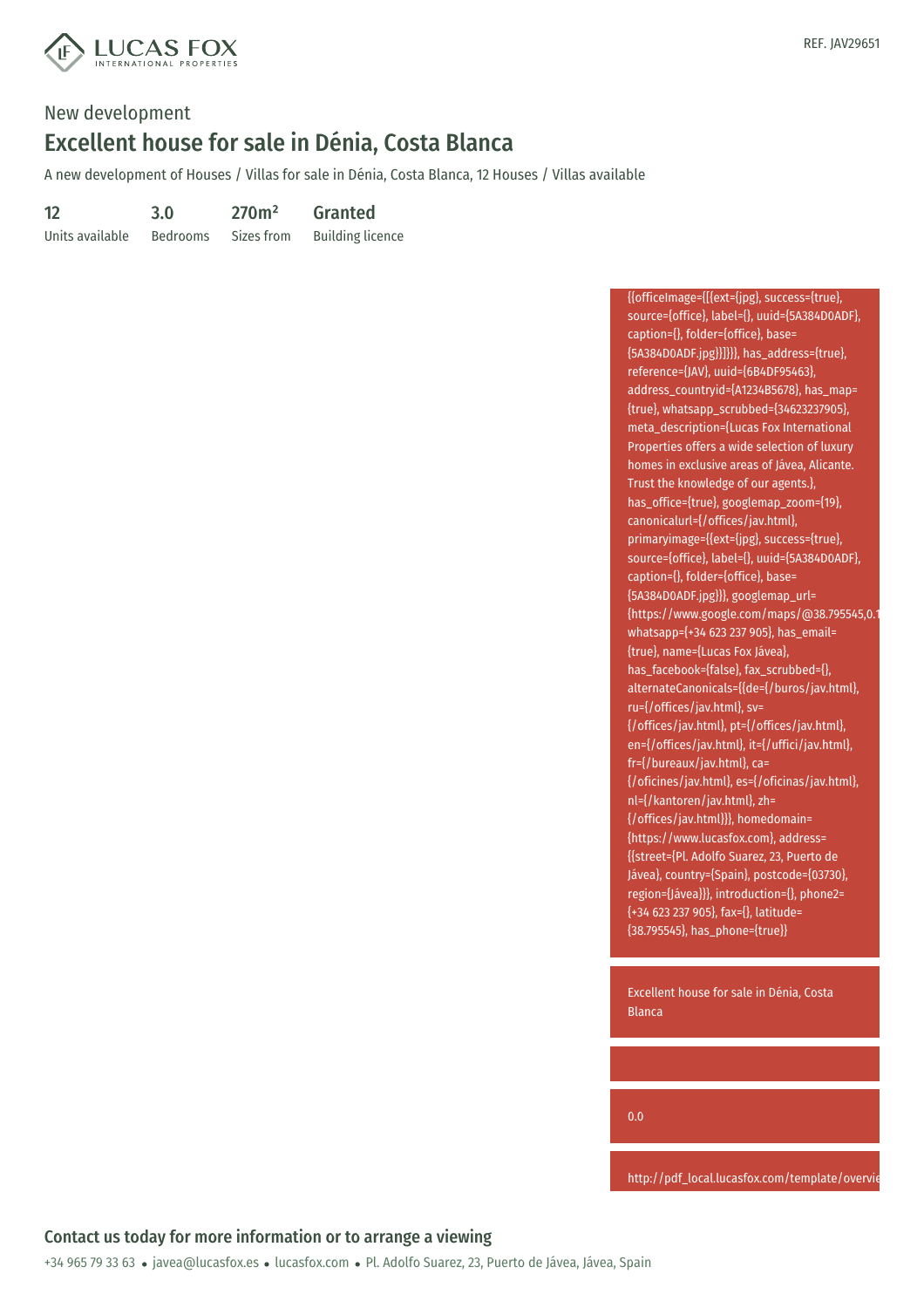

A new development of Houses / Villas for sale in Dénia, Costa Blanca, 12 Houses / Villas available

| 12              | 3.0             | 270m <sup>2</sup> | <b>Granted</b>          |
|-----------------|-----------------|-------------------|-------------------------|
| Units available | <b>Bedrooms</b> | Sizes from        | <b>Building licence</b> |

{ndportfolio\_title\_nodevelopments={No published developments}, phonenumber= {+34 933 562 989}, title\_units\_table={Units in this development}, bathrooms={Bathrooms}, peoples={people}, contact\_us={Contact us today for more information or to arrange a viewing}, units\_th\_type={Type}, units\_th\_size={Size}, completion= {Completion}, sleeps={Sleeps}, features= {Features}, units\_th\_floor={Floor}, units\_bathrooms={Bathrooms}, units\_th\_status={Status}, bathroom= {Bathroom}, price={Price}, ndportfolio\_title\_newdevelopments={New developments}, units\_th\_yield={Rental yield}, size={Size}, bedroom={Bedroom}, sizebuilt={Built size}, units\_th\_floorplan= {Floor plan}, units\_size\_min={Sizes from}, sizeplot={Plot size}, banner\_sold={Sold}, banner\_reduced={Reduced Price}, units th\_distribution={Distribution}, ndportfolio\_location\_intro={A collection of {{devs\_count}} new development projects across {{title}} including {{unique\_locations}}.}, res\_rent={Rent}, units\_pricefrom={Prices from}, moreinfo= {Detail}, has\_buildinglicense={Building licence}, buildinglicense\_granted={Granted}, sizeterrace={Terrace}, ndportfolio\_published\_on={Published on}, development\_lbl\_priceonrequest={Price on request}, pricefrom={Price from}, title\_newdevelopment={New development}, units\_bedrooms={Bedrooms}, disclaimer\_text={Important Information relating to properties offered by Lucas Fox. Any property particulars are not an offer or contract, nor part of one. You should not rely on statements by Lucas Fox in the particulars or by word of mouth or in writing as being factually accurate about the property, its condition or its value. Neither Lucas Fox nor any associated agent has any authority to make any representations about the property, and accordingly any information given is entirely without